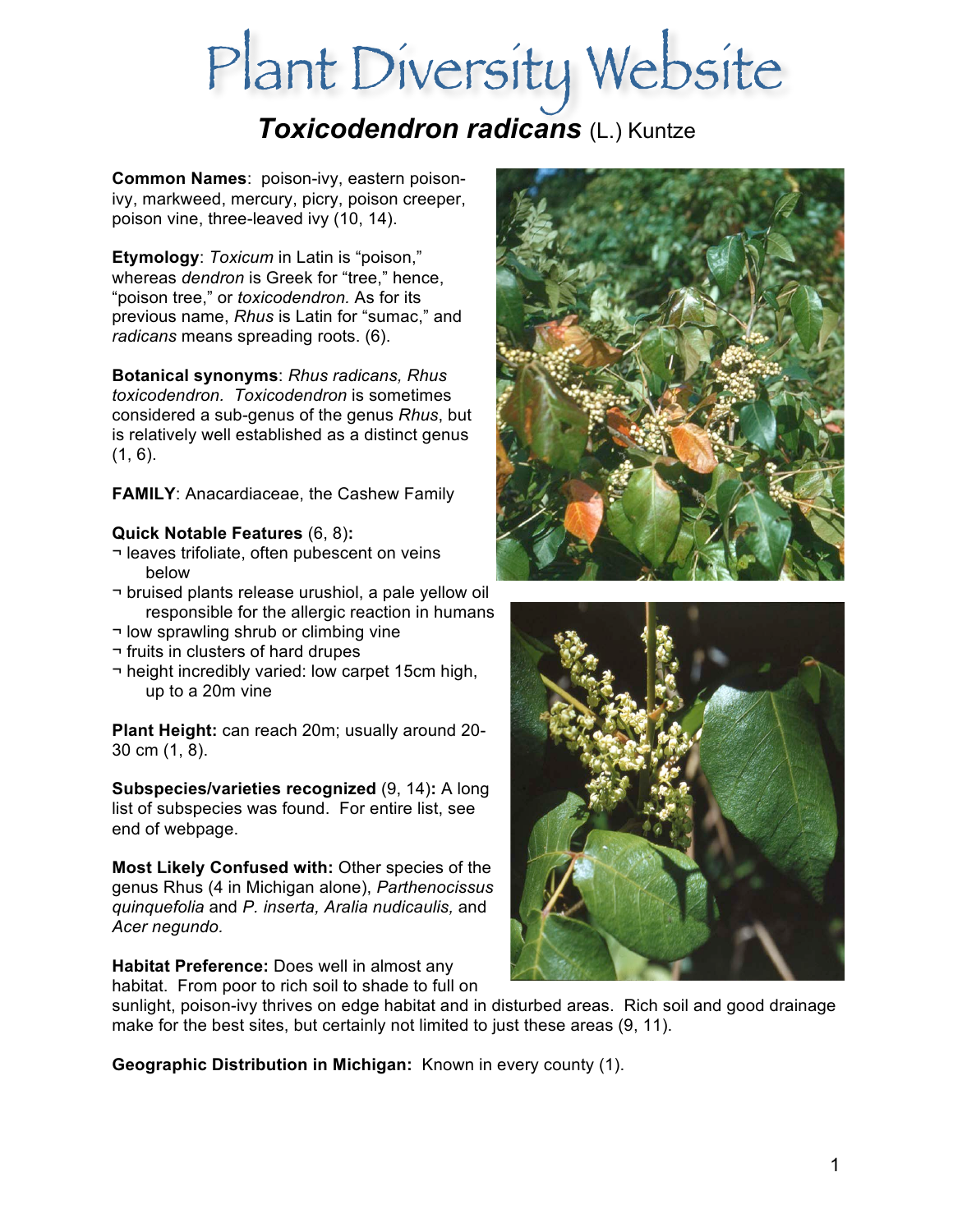**Known Elevational Distribution:** Poison-ivy grows in almost every habitat; however, it is not known to grow above around 1200-1500m (12).

**Complete Geographic Distribution:** Poison-ivy is found throughout the eastern U.S. and as far west as Kansas. It is known throughout southern Canada, Mexico, South America and some Asian countries. Poison Oak (*Toxicodendron diversilobum*) is found on the west coast of the U.S. Introduced in Great Britain and Australia as garden plants (11, 12).



**Vegetative Plant Description:**  Distinguished by alternate compound leaves composed of three leaflets, the middle leaflet petiolule longer than the other two. The leaves of this woody plant are usually shiny, especially when new. Leaf margin varies greatly: smooth, toothed and lobed are all been observed. Leaf shape also varies: some leaves elliptic and others much more round in shape. Leaf color changes with season and age; young leaves in the spring often have a reddish tint, while mature leaves turn dark green, while

leaves might change to orange yellow and red before falling in the fall. *Toxicodendron radicans*  can grow as a vine, shrub, or sprawling plant; sometimes vine stems have a hairy appearance due to aerial roots that emerge from climbing stems (1,3,8).

**Climbing Mechanism:** Climbs by means of hairy-like adventitious roots produced along the stem.



**Flower Description:** Flowers are small (3-5 mm in diameter) and white to light green. Flowers are monoecious, borne in dense axillary clusters which can reach 7.5cm in length. Flowers have 5 yellow- green petals and sepals. Male flowers have 5 fertile stamens, females have a 3 parted style and may have vestigial stamens. The ovary is glabrous, globose, and superior (8, 9, 10, 16).

**Flowering Time:** Flowers

appear from late spring to early summer in the northeastern United States (10, 11).

**Pollinato:** Small exposed nectar disks attract insects to the flowers (2).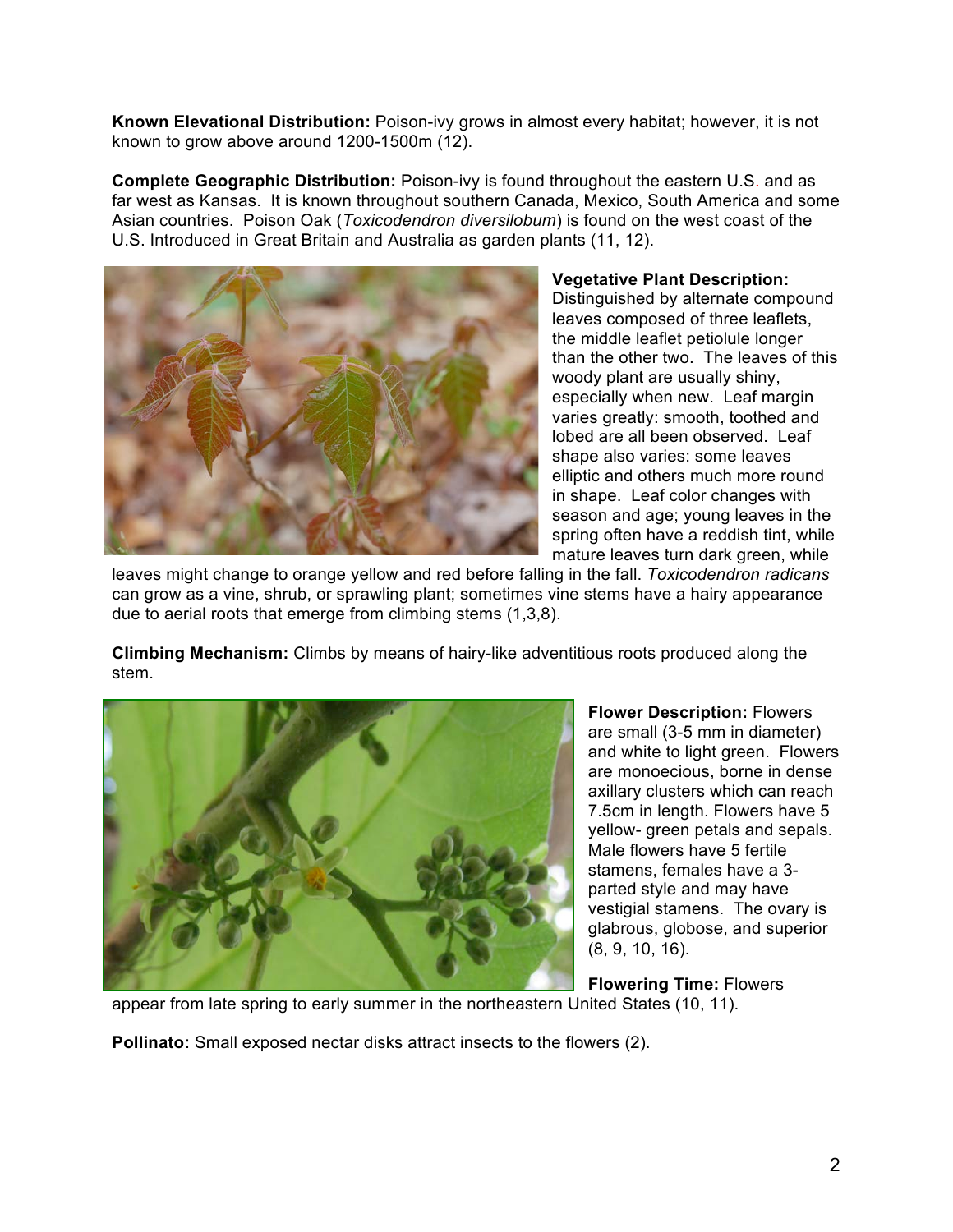**Fruit Type and Description:** Fruit is white to light green color, hanging in clusters. Each fruit is just over 5-6mm in diameter, ripening in late summer. "The outer skin of the berry is lined and resembles the segments of a peeled orange" (3, 11, 14, 16).

**Seed Description:** Each hard fruit contains one irregularly-shaped seed 1.0-1.2mm wide that is

grey to grey-brown. The seed can germinate in a wide range of habits, even in bare mineral soil (3, 11, 16).

**Dispersal Syndrome:** White-tailed deer, birds, raccoons, and other edge habitat animals will eat poison-ivy, even goats can eat it without experiencing the dermatitis that affects humans. These animals may be the greatest dispersers of *T. radicans* fruits. However, a study in Illinois reported that yellow rumped warblers also eat the fruits. Besides animals, the rhizomes act as a vegetative means of reproduction by spreading underground, giving the sprawling appearance (9, 13, 17).

**Distinguished by**: Poison Sumac and Poison Oak, *Rhus vernix* and *Rhus diversiloba* can be

confused with Poison-ivy. *Rhus vernix* grows more in the southern U.S., even in boggy areas. It is distinguished from poison-ivy by its 7-13 smooth edged leaflets. *Rhus diversiloba* is found more often on the west coast of the U.S. and its leaves look more like oak leaves than poison-ivy leaves. Poison oak also has yellow berries as opposed to poison-ivy's white berries. The related species *Rhus aromatica* could also be confused with *Toxicodendron radicans* due to its trifoliate leaves, red petioles and red petiolules. If the plant has flowers, note where they are borne. If the inflorescence is axillary then it is most likely poison-ivy; if it is terminal then it is a member of the genus *Rhus*. The same applies for fruit position (since fruits are the ripened ovary of the flower), but if the fruit is red, it is most likely *Rhus aromatica*, not the white-fruited *Toxicodendron radicans*. In Michigan the most commonly confused understorey plant is Virginia creeper (*Parthenocissus quinquefolia* and *P. inserta*), which have five leaflets, not three. However, if no leaves are available, and the two vines can often be found growing side by side, they can be confused. Both have adventitious roots; *T. radicans'* roots are more fine and hair-like,

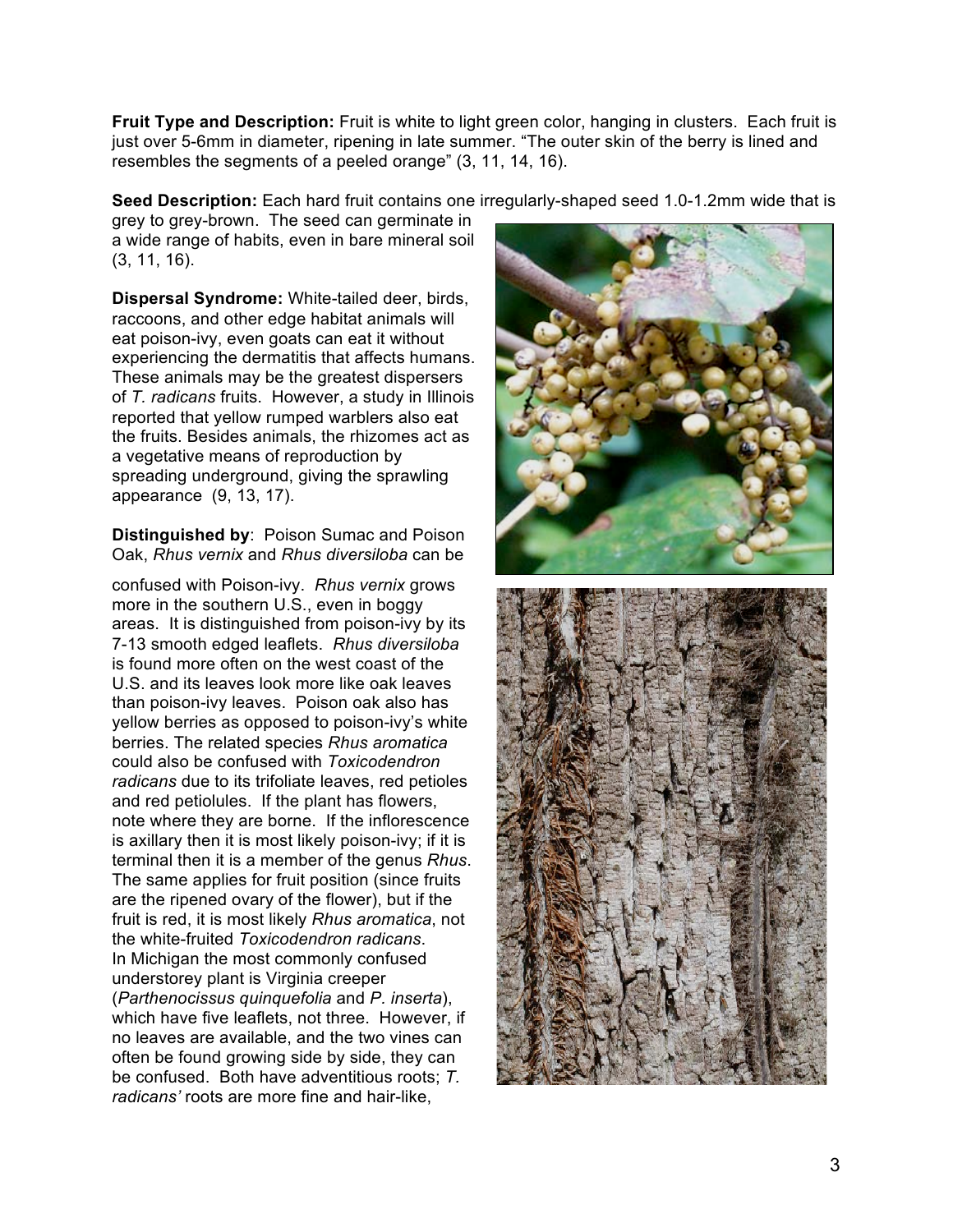whereas *P. quinquefolia's* roots are thicker (spaghetti size). *T. radicans* also has a distinctive terminal bud, and *P. quinquefolia* has no terminal bud. The images here should better illustrate these distinctions. On the left is Parthenocissus and on the right is Toxicodendron. The adventitious roots and twig on the left are of *Toxicodendron radicans* and those on the right are of *Parthenocissus quinquefolia*.

Wild Sarsaparilla (*Aralia nudicaulis*) can also have three leaves, but is herbaceous (no woody stem). Another trifoliate plant is *Acer negundo*, the box-elder. Voss explains that "seedlings, with 3 leaflets can easily be confused with poison-ivy until one notices that the leaves are opposite" (1, 3, 6, 10,11).

**Other members of the family in Michigan:** Of the twenty-two genera of Anacardiaceae, only four species in the genus *Rhus* are found in Michigan (1).

**Ethnobotanical Uses:** *Toxicodendron* species have been used in treatment of herpetic eruptions, palsy, paralysis, acute rheumatism and particular stiffness (7). It is believed that Native Americans used the oil from *Toxicodendron* for many medicinal uses, which may or may not be true. Some people see poison-ivy as a natural "human repellent" so that natural habitats might be left alone (11). It is interesting that so many topical ethnobotanical citations can be found for a plant that often causes a topical allergic reaction.

**Phylogenetic Information**: Anacardiaceae is part of the Sapindales, which also contains Meliaceae (the Mahogany family) and Simaroubaceae. The Sapindales are found in Eurosids II of the Rosid clade (5).

### **Interesting Quotations or Other Interesting Factoid not inserted above:**

- A potential side effect of global warming may be more virulent, bigger, and more efficient poison-ivy production (15).
- A recent study at Duke University showed that increased levels of  $CO<sub>2</sub>$  were beneficial to poison-ivy because of increased photosynthesis rates. They also found that the ratio of urushiol was higher in the plants exposed to higher concentrations of  $CO<sub>2</sub>$ , which means that it is more "poisonous" to humans (4). Subsequent studies clarified that urushiol was produced at the same rate, but because leaf production was faster, individual plants were capable of producing more (15). Either way, this is not good news for hikers!
- "Leaflets of three let it be. Berries of white a poisonous sight". This is a way to remember poison-ivy.

### **Full List of Subspecies/varieties recognized** (9, 14)**:**

Toxicodendron radicans (L.) Kuntze ssp. divaricatum (Greene) Gillis Toxicodendron radicans (L.) Kuntze var. divaricatum (Greene) Barkl. Toxicodendron radicans (L.) Kuntze ssp. eximium (Greene) Gillis Toxicodendron radicans (L.) Kuntze var. eximium (Greene) Barkl. Toxicodendron radicans (L.) Kuntze ssp. negundo (Greene) Gillis Toxicodendron radicans (L.) Kuntze var. negundo (Greene) Reveal Toxicodendron radicans (L.) Kuntze ssp. pubens (Engelm. ex S. Wats.) Gillis Toxicodendron radicans (L.) Kuntze var. pubens (Engelm. ex S. Wats.) Reveal Toxicodendron radicans (L.) Kuntze ssp. radicans Toxicodendron radicans (L.) Kuntze ssp. verrucosum (Scheele) Gillis Toxicodendron radicans (L.) Kuntze var. verrucosum (Scheele) Barkl.

### **Literature and websites used:**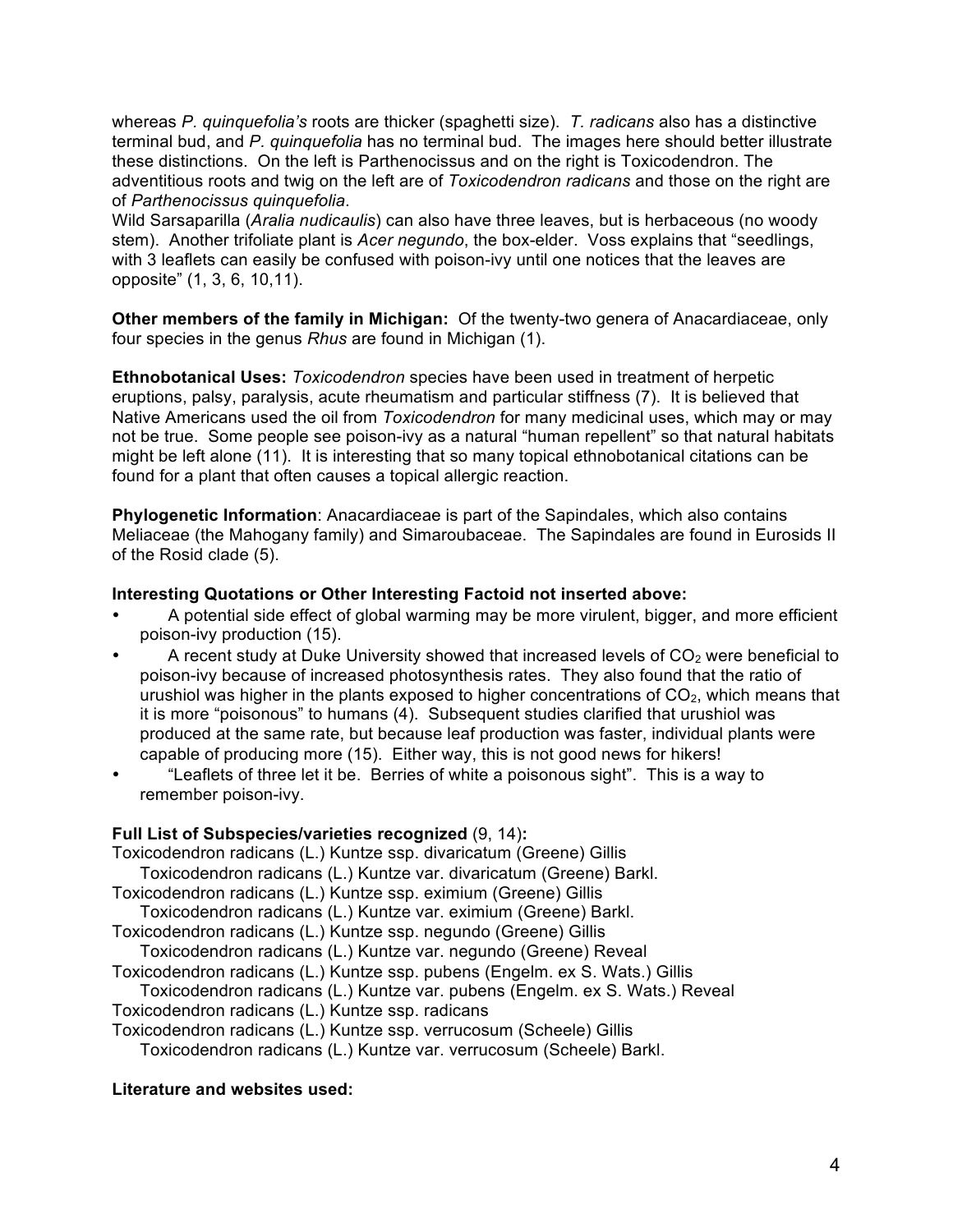- 1) Voss, E.G. 1985. Michigan Flora Part II. Cranbrook Institute of Science and University of Michigan Herbarium, Ann Arbor, MI.
- 2) Zomlefer, W.B. 1994. *Guide to Flowering Plant Families*. Chapel Hill, North Carolina, USA: The University of North Carolina.
- 3) Billington, C. 1943. *Shrubs of Michigan*. Bloomfield Hills, Michigan, USA: Cranbrook Institute of Science.
- 4) Mohan, J., et. al 2006. Biomass and toxicity responses of poison-ivy (*Toxicodendron radicans*) to elevated atmospheric CO2. *Proceedings of the National Academy of Sciences of the United States of America* 103: 9086-9089
- 5) Judd, W.S., C.S. Campbell, E.A. Kellogg, & P.F. Stevens 1999. *Plant Systematics: A Phylogenetic Approach*. Sunderland, Massachusetts, USA: Sinauer Associates, Inc.
- 6) Rook, E.J. 1998. Poison-ivy. Pacific Northwest Networks. 1 June 2006 <http://www.rook.org/earl/bwca/nature/shrubs/toxicodendron.html>.
- 7) Grieve, M. 1971 *A Modern Herbal Vol. II* New York, New York, USA: Dover Publication, Inc.
- 8) "Toxicodendron radicans Fact Sheet." 2005. Virginia Tech University. 30 May 2006 <http://www.cnr.vt.edu/dendro/dendrology/syllabus/factsheet.cfm?ID=128>.
- 9) Armstrong, W.P. & W.L. Epstein 1995. "Poison Oak: More Than Just Scratching The Surface." *Herbalgram* 34: 36-42.
- 10) Cardina, J., C. Herms, T. Koch & T. Webster 2006. "Poison-ivy." *Ohio Perennial and Biennial Weed Guide*. Columbus: Ohio State University, <http://www.oardc.ohiostate.edu/weedguide/singlerecordframe2.asp?id=420>.
- 11) "The Biology of Poison-ivy." Begrass1. 2006. Providence of Manitoba. 1 June 2006 http://www.naturenorth.com/summer/pivy/pivy2.html
- 12) Anderson, K. 1997. "Poison Oak." Wildland Firefighter. 8 June 2006 http://www.wildfirenews.com/fire/articles/oak.html
- 13) *Toxicodendron radicans*." Poison-ivy. Fairfax County Public Schools. 30 May 2006 <http://www.fcps.k12.va.us/StratfordLandingES/Ecology/mpages/poison\_ivy.html
- 14) Hiler, I. 1983. Poison-ivy. Young Naturalist, The Louise Lindsey Merrick Texas Environment Series, 6: 102-103. Texas A&M University Press, College Station. http://www.tpwd.state.tx.us/publications/nonpwdpubs/young\_naturalist/plants/poison\_ivy/
- 15) Ziska, L.H., R.C. Sicher, K. George, & J.E. Mohan 2007. Rising atmospheric carbon dioxide and potential impacts on the growth and toxicity of poison ivy (*Toxicodendron radicans*). *Weed Science* 55:288-292.
- 16) Bryson, C.T. & M.S. DeFelice 2009. *Weeds of the South*. Athens, Georgia: University of Georgia Press.
- 17) Malmborg, P.K. & M.F. Willson 1988. Foraging ecology of avian frugivores and some consequences for seed dispersal in an Illinois woodlot. *The Condor* 90(1):173-186.

# **Image Credits (all used with permission):**

1, 2, 3, 6) The foliage/flower/stem images are from the University of Michigan Randolph Taylor collection and from Robyn J. Burnham

3) Flower detail image © Jenna Dorey

4) Close-up fruit image is from Photographs of Flowering Plants of the Ozarks and the Interior Highlands of North America by Paul Redfearn, Jr., from

http://biology.missouristate.edu/Herbarium/Plants%20of%20the%20Interior%20Highlands/Plants\_of\_ the Interior Highlands T.htm

**PRIMARY AUTHORS:** Matthew S. Jacobs, Marko Melymuka, and Robyn J. Burnham

© Robyn J. Burnham, University of Michigan